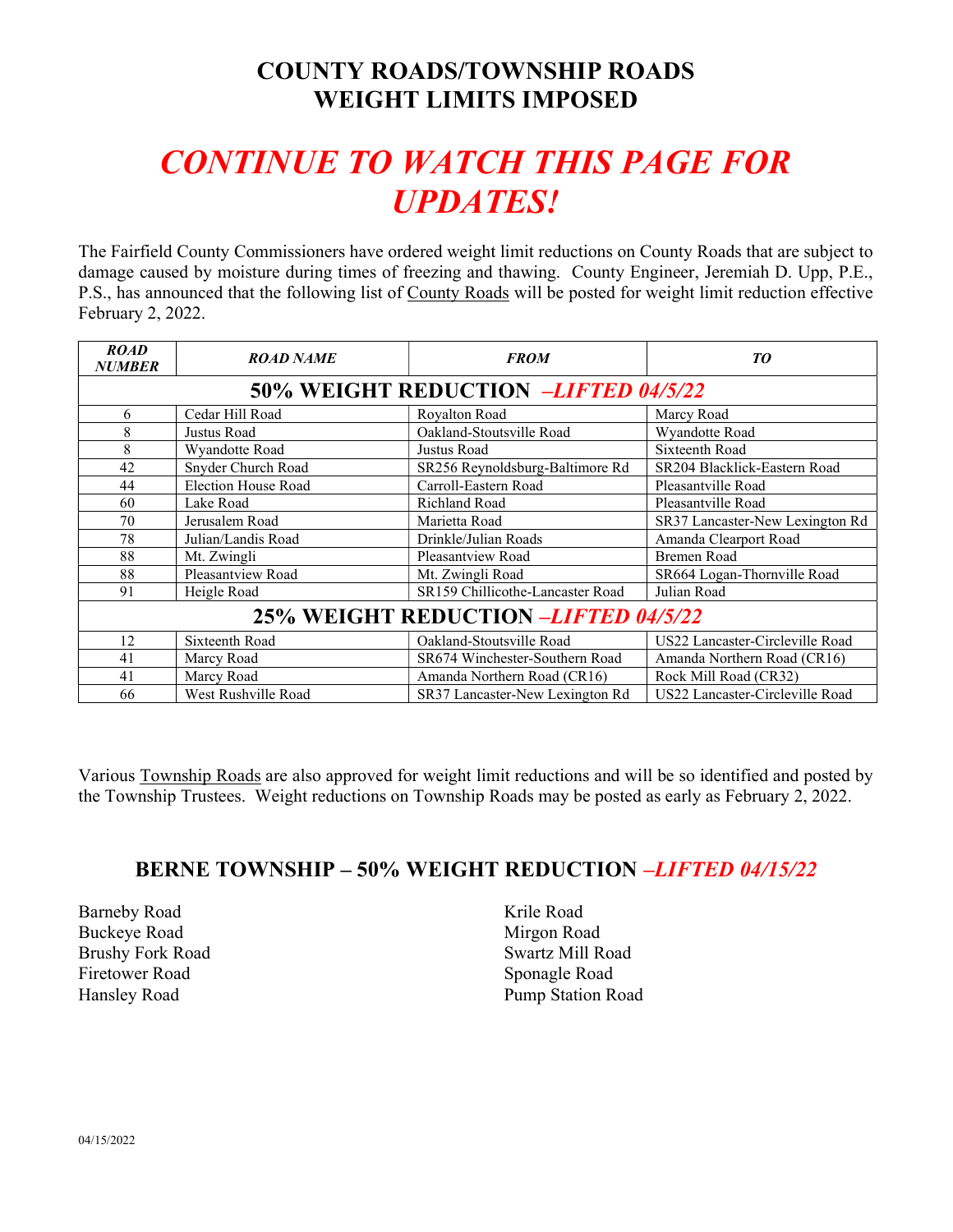#### CLEARCREEK TOWNSHIP – 50% WEIGHT REDUCTION –LIFTED 04/15/22

| <b>ROAD NAME</b>         | <b>FROM</b>              | TO                   |
|--------------------------|--------------------------|----------------------|
| <b>Baker Road</b>        | Stoutsville Corp. Line   | Wyndotte Road        |
| <b>Bowman Road</b>       | Sixteenth Road           | Amanda Southern Road |
| <b>Bunker Hill Road</b>  | Gerhart Road             | End                  |
| <b>Bunker Hill Road</b>  | <b>Bowman Road</b>       | End                  |
| <b>Bussert Road</b>      | Oakland-Stoutsville Road | End                  |
| Dozer Road               | Oakland-Stoutsville Road | <b>Tarlton Road</b>  |
| Gerhart Road/Bowers Road | Sixteenth Road           | Amanda Southern Road |
| Heigle Road              | Winchester Southern      | Sixteenth Road       |
| Heigle Road              | SR159                    | End                  |
| Hunter Road              | <b>Bowers Road</b>       | Bowman Road          |
| Justus Road              | <b>US22</b>              | Wyndotte Road        |
| Mougey Road              | Pinegrove Road           | Heigle Road          |
| Murlette Road            | Winchester Southern      | Dozer Road           |
| Peters Road              | Fosnaugh School Road     | <b>US22</b>          |
| Pine Grove Road          | SR159                    | Twp. Line            |
| Strickler Road           | Julian Road              | <b>Bowers Road</b>   |
| Swain Road               | Twp. Line                | Pinegrove Road       |
| Thomas Hill Road         | <b>Sixteenth Road</b>    | Dozer Road           |
| Valentine Road           | <b>Tarlton Road</b>      | Dozer Road           |
| Wyndotte Road            | Winchester Southern Road | Justus Road          |

#### HOCKING TOWNSHIP – 50% WEIGHT REDUCTION –LIFTED 04/14/22

| <b>ROAD NAME</b>               | <b>FROM</b>                | TO            |
|--------------------------------|----------------------------|---------------|
| Becks Knob Road (all)          |                            |               |
| Country Club Road (both ends)  |                            |               |
| Duncan Road                    | Twp. Line                  | Westfall Road |
| Hopewell Church Road (all)     |                            |               |
| Jacobs Ladder Road             | Off of Christmas Rock Road |               |
| Mill Road (all)                |                            |               |
| Mt. Zion Road                  | Crumley Road               | Twp. Line     |
| Royalton Road                  | Twp. Line                  | <b>SR188</b>  |
| Shaw Road (all)                |                            |               |
| <b>Stonewall Cemetery Road</b> | Snoke Road                 | End           |
| Wagner Drive                   | Off Country Club Road      |               |
| Westfall Road                  | Twp. Line                  | Delmont Road  |
| Windy Hills Circle (all)       |                            |               |
| Windy Hill Court (all)         |                            |               |
| Windy Hill Drive (all)         |                            |               |